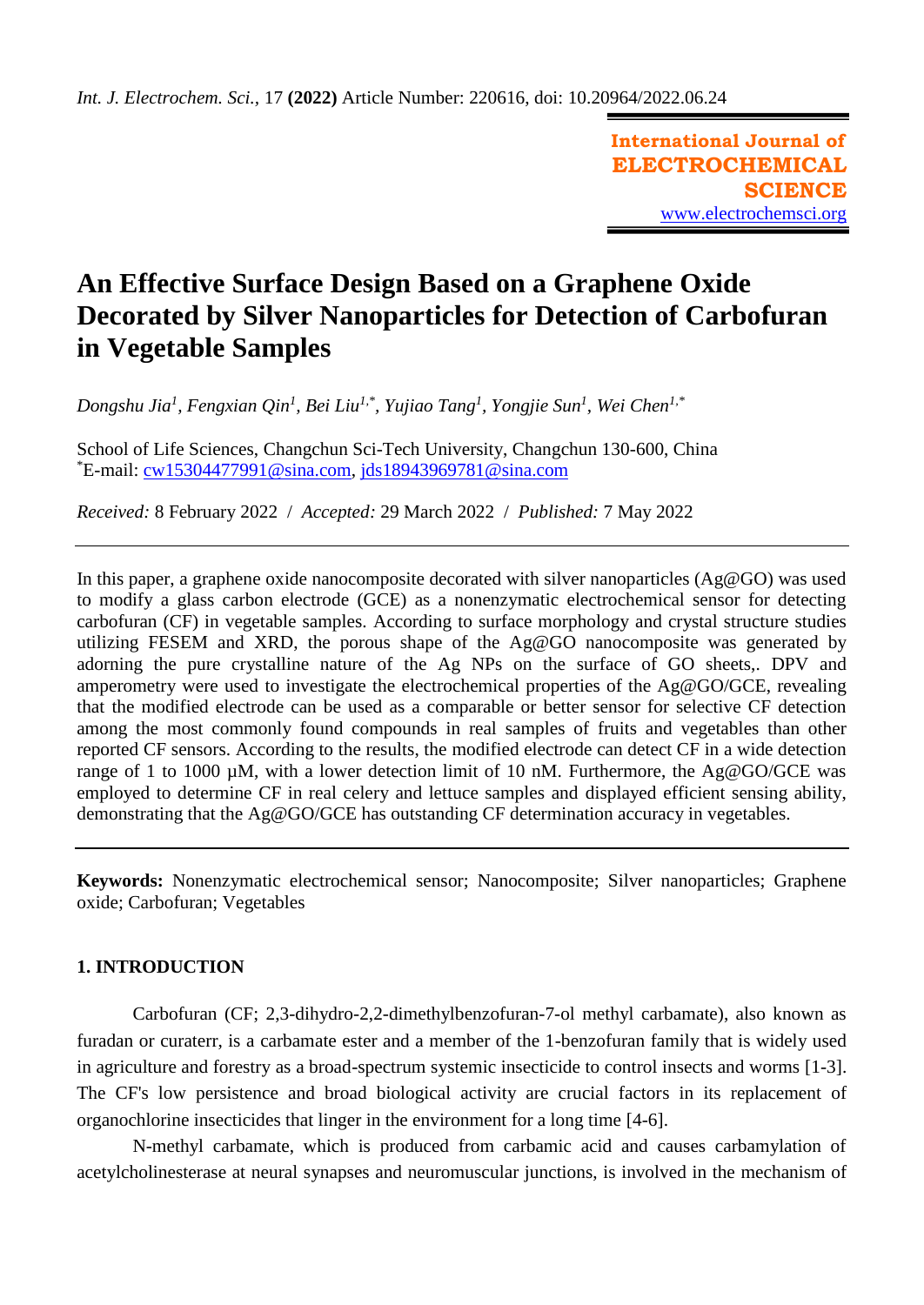action of CF [\[7,](#page-8-2) [8\]](#page-8-3). Thus, through the oral and inhalation routes of exposure, CF can affect the nervous system and cause weakness, breathing difficulties, sweating, cephalalgia, nausea, perspiration, vomiting, abdominal pain, dizziness, and blurred vision in humans, causing weakness, breathing difficulties, sweating, cephalalgia, nausea, perspiration, vomiting, abdominal pain, dizziness, and blurred vision [\[9,](#page-8-4) [10\]](#page-8-5). Higher levels can cause hypothermia, body tremors, muscular twitching, asciculations, loss of coordination, convulsions, and halted breathing, which can lead to death from respiratory failure [\[11,](#page-8-6) [12\]](#page-8-7).

As a result, adequate, innovative, and effective approaches are required for determining and treating CF-contaminated fruits, vegetables, and wastewater [\[13,](#page-8-8) [14\]](#page-8-9). Many studies have been conducted to determine the CF level in CF-contaminated fruits, vegetables, and wastewaters through enzyme-linked immunosorbent assay (ELISA) [\[15\]](#page-8-10), high-performance liquid chromatography [\[16\]](#page-9-0), fluorimetry [\[17\]](#page-9-1), gas chromatography [\[18\]](#page-9-2), mass spectrometry [\[19\]](#page-9-3), spectrophotometry [\[20\]](#page-9-4), and electrochemical methods [\[21-26\]](#page-9-5). Between these approaches, electrochemical methods are quick, lowcost, and sensitive. Furthermore, in electrochemical approaches, the ability to promote and modify the electrode surface can improve the efficiency and selectivity of CF sensors. However, finding the right composition to increase the sensor's detection limit and liner range is crucial for use in fruit, vegetables, and wastewater samples. As a result, our research focused on the synthesis of Ag@GO nanocomposite modified GCE for CF detection in vegetable samples.

## **2. EXPERIMENTAL**

## *2.1. Preparation of modified electrode*

Prior to modification, the GCE was polished for 15 minutes on a micro-cloth pad with alumina powders (1.0 and 0.3 m, Hebei Suoyi New Material Technology Co., Ltd., China), then rinsed thoroughly with deionized water and ethanol, respectively, and dried in the air at room temperature. The Ag@GO nanocomposite was made in the following way [\[27\]](#page-9-6), 160 ml NH<sub>4</sub> (40 wt%, Sigma-Aldrich) was gradually mixed with 20 ml of 0.02 M AgNO<sub>3</sub> ( $\geq$ 99.0%, Sigma-Aldrich) solution using magnetic stirring, the stirring was continued to reach obvious solution, demonstrating to formation of silver ammonia complex  $[Ag(NH_3)_2OH]$  [\[28\]](#page-9-7). Following that, 1 gram of GO (99.0%, Luoyang Tongrun Info Technology Co., Ltd., China) was ultrasonically added to the solution. For the reaction to proceed, the resulting suspension was microwave irradiated at 100 W for 120 seconds. After the reaction was completed, the mix was centrifuged for 5 minutes at 2000 rpm. The precipitate was cleaned multiple times with deionized water. 5 mL of Ag@GO nanocomposite was sprayed onto the GCE surface, air-dried, and used for electrochemical experiments right away.

## *2.2. Real sample preparation*

The celery and lettuces were sliced into little pieces and provided by a local store. 10g of each sample was homogenized in a stainless steel blender before being ultrasonicated for 1 hour. The samples were then centrifuged for 10 minutes at 1000 rpm. The supernatants were then collected and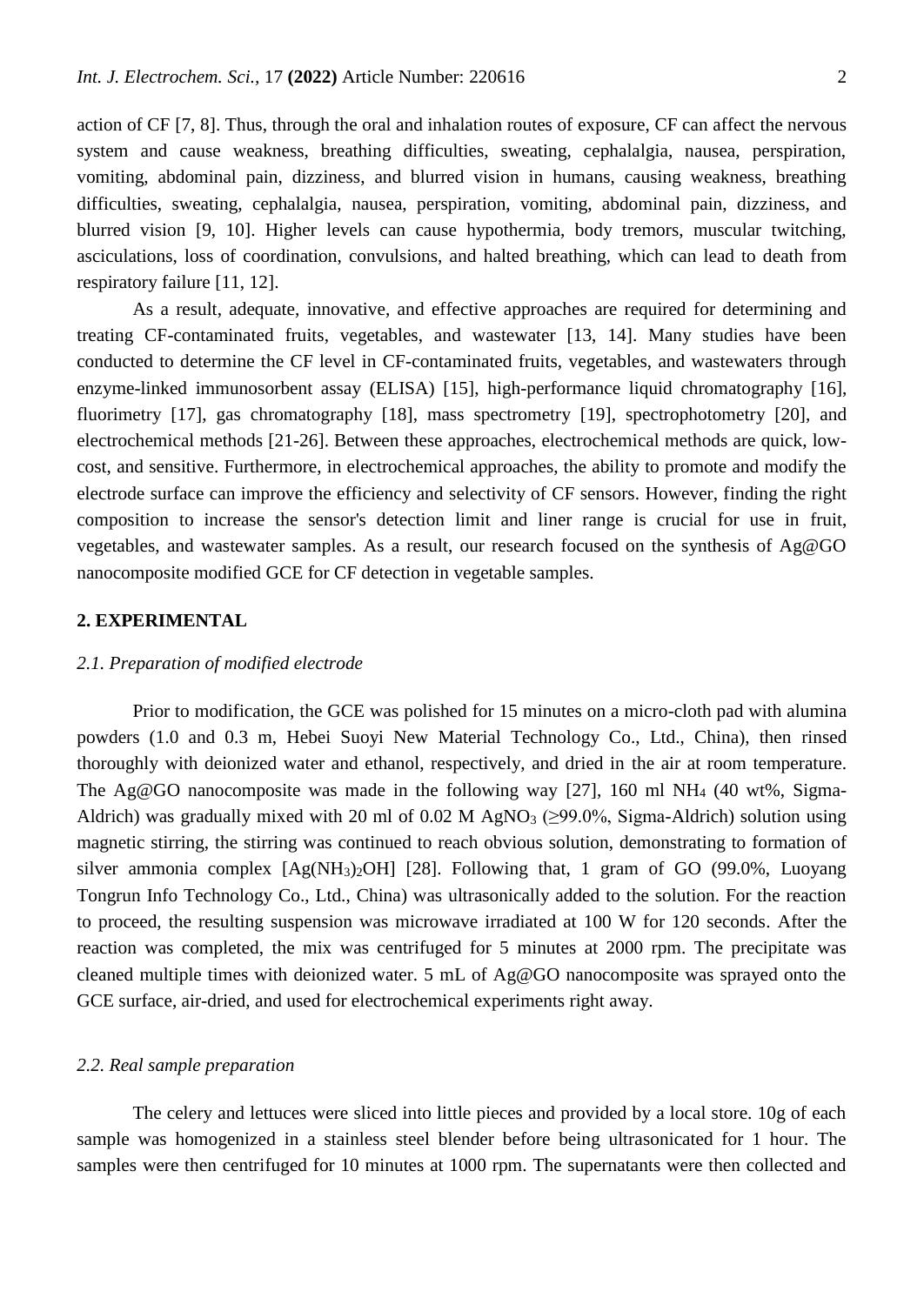sprayed with a 2M CF concentration before being diluted to 10 mL in 0.1 M PBS (pH 7.4). For determination recovery and RSD values, the conventional addition approach was used.

## *2.3. Characterization of morphology, crystal structure and electrochemical properties*

Field emission scanning electron microscopy (FESEM; JEOL, JSM-6700F, Japan) was used to examine the surface morphology of GO and Ag@GO nanocomposite. X-ray diffractometer (XRD; Bruker D8 DISCOVER, AXS GmBH, Karlsruhe, Germany) studies were used to investigate the crystallinity of GO and Ag@GO nanocomposite. DPV and amperometry techniques were used to investigate the electrochemical properties of Ag@GO/GCE in a conventional electrochemical cell that consisted of Ag@GO/GCE as the working electrode, platinum plate as the counter, and Ag/AgCl as the reference electrode, using a potentiostat-galvanostat (PGSTAT model 204 equipped with a module FRA32 M, Metrohm Autolab, Utrecht, The Netherlands). For DPV and amperometry measurements, a 0.1 M phosphate buffer solution (PBS, Sigma-Aldrich) with pH 7.4 was employed as the electrolyte.

## **3. RESULTS AND DISCUSSION**

#### *3.1. Studies of surface morphology and crystal structure*

Figures 1a and 1b exhibit FESEM images of GO and Ag@GO nanocomposite changed GCE surface morphology. As observed in the SEM image of GO, there are smooth and thin sheet-like structures in a wave-like surface morphology that contain house-of-cards-type porous stacking structures. Because of the decoration of Ag NPs on the surface of GO sheets, the resultant porous morphology of the Ag@GO nanocomposite differs greatly from that of GO. As can be seen, a considerable number of Ag NPs in spherical shape are uniformly dispersed across the GO sheets. This porous shape can increase the electrode's effective surface area and analyte absorption capabilities [\[29,](#page-9-8) [30\]](#page-9-9). Studies have also shown that Ag NPs can interact with the GO sheets through physisorption, electrostatic binding, or charge-transfer interactions [\[31,](#page-9-10) [32\]](#page-9-11). The average diameter of Ag NPs is 55 nm.



**Figure 1.** FESEM images of surface morphology (a) GO and (b) Ag@GO nanocomposite modified GCE.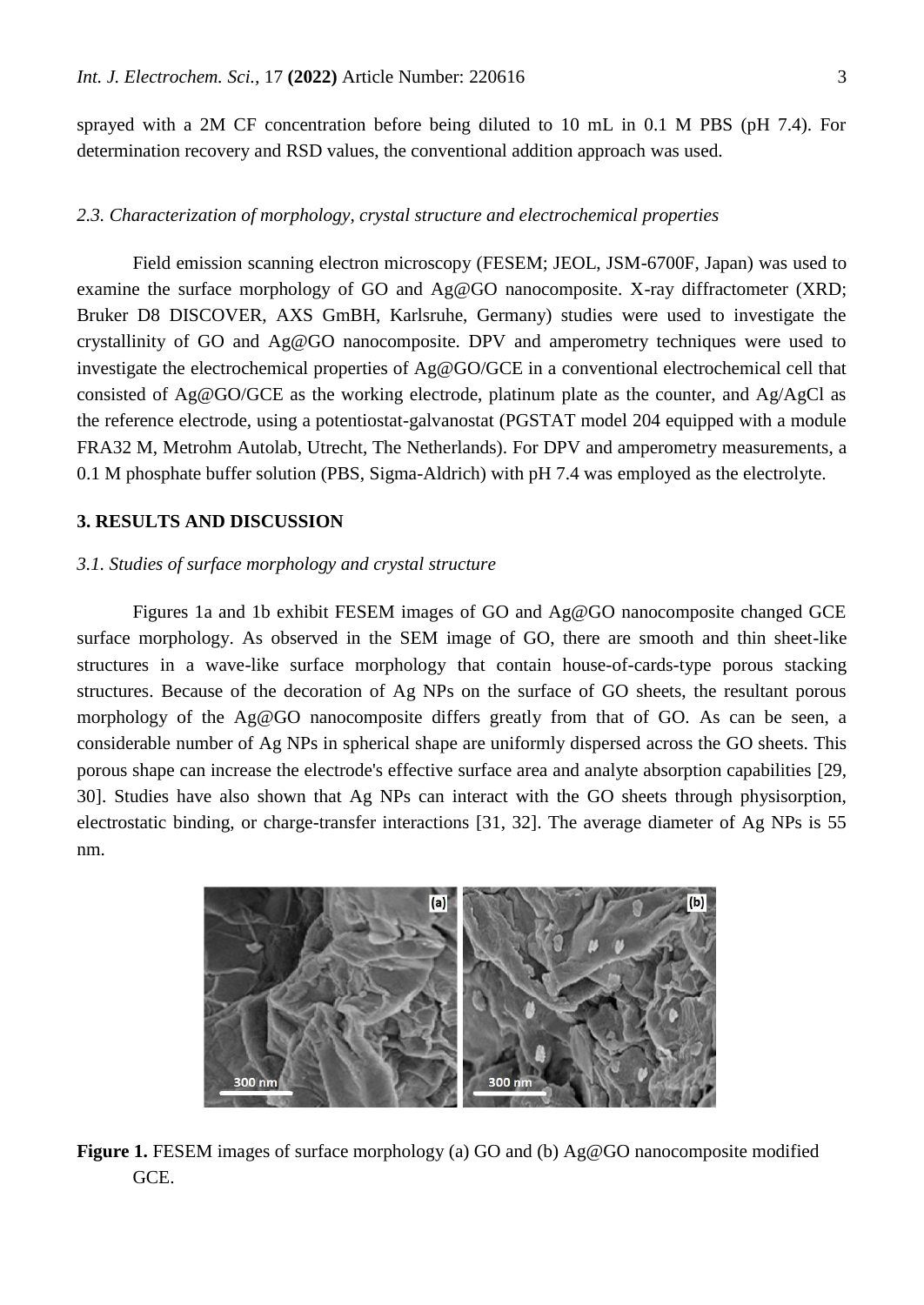Figure 2 shows the results of XRD examinations of GO and Ag@GO nanocomposite powders. The XRD pattern of GO reveals a distinct diffraction peak at 9.48°, which is attributed to the diffraction plane of GO (001) [\[33\]](#page-9-12). Additional diffraction peaks can be seen in the XRD pattern of Ag@GO nanocomposite at 38.18°, 44.06°, 64.34°, and 77.09°, which correspond to the development of face-centered cubic crystal phase of the metallic Ag with (11 1), (200), (220), and (311) reflections, respectively (JCPDS card no. 89-3722). The findings of the FESEM and XRD investigations show that the Ag NPs in the Ag@GO nanocomposite coated the GO sheets in a pure crystalline state.



**Figure 2**. Result of XRD analyses of powders of (a) GO and (b) Ag@GO nanocomposite

#### *3.2. Electrochemical Studies*

Figure 3 presents the findings of GCE, GO/GCE, and Ag@GO/GCE DPV measurements in 0.1 M PBS (pH 7.4) in the absence and presence of 1  $\mu$ M CF at a scan rate of 20 mV/s. Both GCE and GO/GCE show no peak in the absence of 1  $\mu$ M CF, but Ag@GO/GCE shows an oxidation peak at 0.41 V, which is related to the oxidation of  $Ag^0$  to  $Ag^+$ ions [\[34,](#page-9-13) [35\]](#page-9-14). In the presence of 1 µM CF, the DPV curves of GCE, GO/GCE and Ag@GO/GCE illustrate an oxidation peak at 0.20 V, 0.17 V and 0.10 V, respectively. It suggests that the CF oxidation mechanism involves hydrolysis of CF to carbofuran phenol an electrochemical active compound, and that the electrochemical oxidation of carbofuran phenol to a phenolic derivative of CF [\[36-38\]](#page-9-15). Comparison between the oxidation peak current of electrodes reveals that GO/GCE has lower potential and higher sensitivity to oxidation CF than that GCE because of the higher specific surface area of GO nanosheets, higher porosity and electrical conductivity of GO modified GCE [\[39,](#page-9-16) [40\]](#page-9-17). Furthermore, GO has several oxygen functional groups, including hydroxide and epoxide groups on the basal plane and carbonyl and carboxyl groups on the margins, which cause GO to behave as polar molecule adsorption sites [\[41,](#page-9-18) [42\]](#page-9-19). Moreover, compared to GO/GCE, Ag@GO/GCE has a lower potential and a higher sensitivity to oxidizing CF, showing that decorating Ag NPs on GO nanosheets increases electrode responsiveness. Ag NPs, which give additional charge carriers and ion transport channel ways, are thought to improve electrical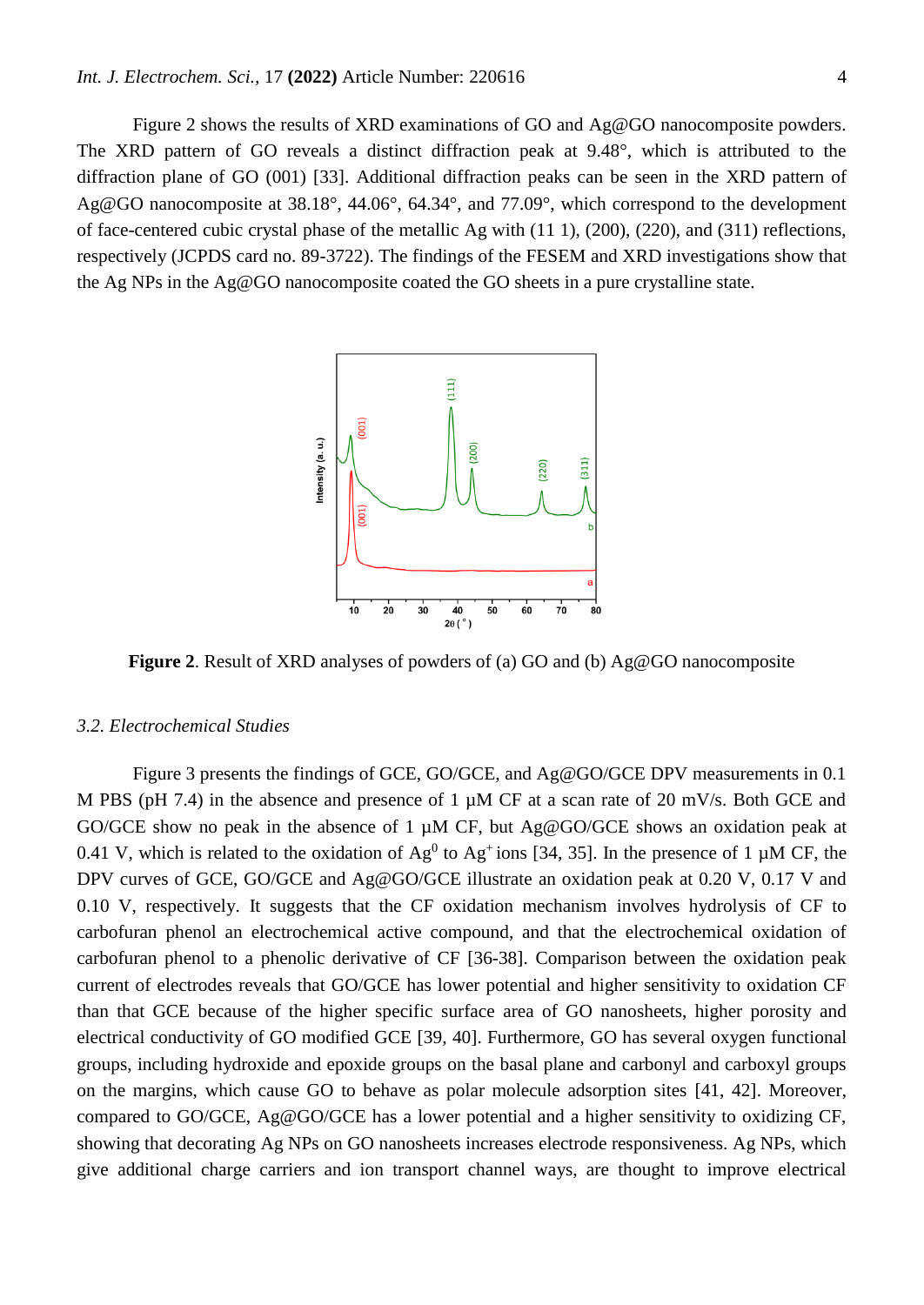conductivity and porosity [\[43,](#page-10-0) [44\]](#page-10-1), and the resulted nanocomposite could possess a greatly expanded and tuneable layered structure that provides channels for ions migration in electrochemical reactions [\[43,](#page-10-0) [45\]](#page-10-2). As a result, the Ag@GO nanocomposite's porous shape, conductivity, and polarity can enhance electrochemical response while lowering oxidation potential.



**Figure 3**. Results of DPV measurements of (a) GCE, (b) GO/GCE and (c) Ag@GO/GCE in 0.1 M PBS (pH 7.4) in absence (dashed lines) and presence (solid lines) of 1  $\mu$ M CF at scan rate of 20 mV/s.

Figure 4 displays the amperometric response and calibration plot of Ag@GO/GCE during the successive addition of CF at regular intervals of 30 s into 0.1 M PBS (pH 7.4) at a potential of 0.10 V. As observed, with each addition of CF, the Ag@GO/GCE response is fast, and the amperometric current signal increases linearly while CF concentration increases in the range of 1 to 1000 µM with a correlation coefficient of 0.99925. The linear relationship is obtained as [\[46\]](#page-10-3):

 $I(\mu A) = 0.28949$  [CF]  $(\mu M) + 0.06111$  (1)

The sensitivity and limit of detection (LOD) values are calculated to be 10 nM and 0.28949µA/µM, respectively. Table 1 shows the sensing performance obtained from this investigation and other reported work in the literature. The Ag@GO/GCE performance is comparable to or better than that of other previously reported CF sensors, which can be related to the high electron transfer rate and robust electrocatalytic activity of the basal and edge structural defects on GO sheets [\[47\]](#page-10-4). It indicates that the incorporation of high conductive Ag NPs between GO sheets promotes the electrochemical signal. Ag NPs provide a bridge effect between the GO and GCE surface and improve the charge transfer rate [\[48,](#page-10-5) [49\]](#page-10-6).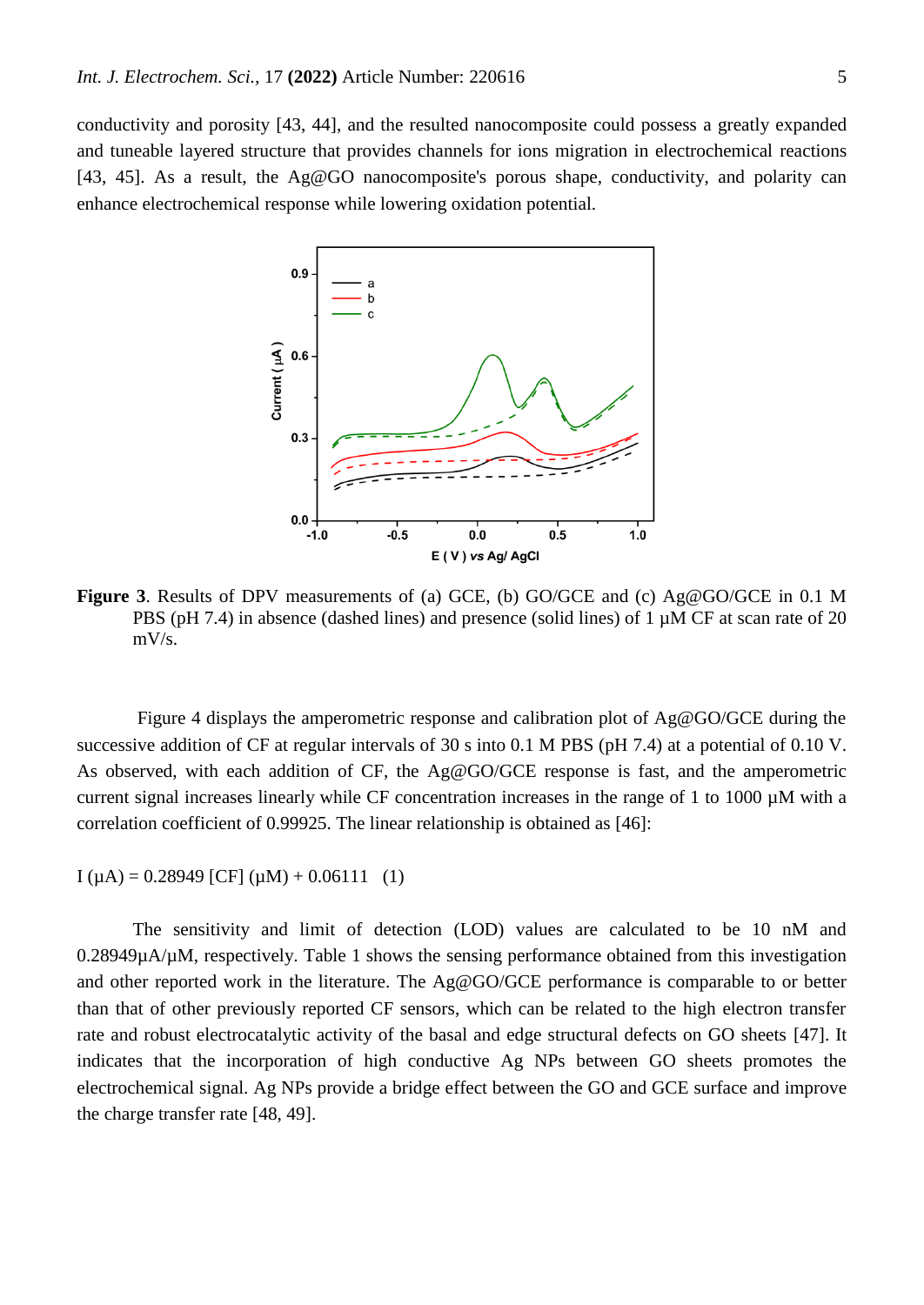

**Figure 4.** Amperometric and calibration plot of Ag@GO/GCE during the successive addition of CF at regular intervals of 30 s into 0.1 M PBS (pH 7.4) at potential of 0.10 V.

| Table 1. The obtained sensing performance of this study and the other reported work in the literature. |  |  |
|--------------------------------------------------------------------------------------------------------|--|--|
|                                                                                                        |  |  |

| <b>Electrode</b>                                     | <b>Techn</b> | <b>LOD</b> | <b>Linear</b>    | Ref.   |
|------------------------------------------------------|--------------|------------|------------------|--------|
|                                                      | ique         | (nM)       | range            |        |
|                                                      |              |            | $(\mu M)$        |        |
| Ag@GO/GCE                                            | AMP          | 10         | $1 - 1000$       | This   |
|                                                      |              |            |                  | work   |
| Anti-carbofuran monoclonal antibody/silica sol-      | <b>CV</b>    | 1.5        | 226-904          | [23]   |
| gel/GCE                                              |              |            |                  |        |
| Au NPs@ RGO/GCE                                      | <b>DPV</b>   | 20         | $0.05 - 20$      | $[21]$ |
| Gadolinium sulfide/RGO/ GCE                          | CV           | 12.8       | $10^{-3} - 1381$ | [22]   |
| CoO decorated RGO                                    | <b>DPV</b>   | 19         | $0.5 - 200$      | $[24]$ |
| Ni NPs/ionic liquid /GCE                             | CV           | 500        | $5.0 - 305$      | [50]   |
| Heated screen-printed carbon electrode               | <b>DPV</b>   | 50         | $0.4 - 400$      | $[51]$ |
| Isolated endophytic fungus Eupenicillium shearii     | <b>SWV</b>   | 7.6        | $0.022 -$        | $[52]$ |
| FREI-39 esterase/ MWCNTs/ halloysite,                |              |            | 0.452            |        |
| Acetylcholinesterase/Fe3O4-chitosan /GCE             | <b>SWV</b>   | 3.6        | $0.005 - 0.09$   | $[53]$ |
| Hemin and nickel (II)/octabutoxy-29H, 31H-           | <b>FIA</b>   | 1700       | $50 - 1000$      | [54]   |
| phthalocyanine complex /carbon paste electrode       |              |            |                  |        |
| $Poly(3,4-ethy)$ ethylenedioxythiophene)/polystyrene | <b>LSV</b>   | 100        | $1 - 90$         | $[55]$ |
| sulphoanate/GO                                       |              |            |                  |        |

AMP: Amperometry; SWV: Square wave voltammetry; FIA: Flow-Injection Analysis; LSV: Linear sweep voltammetry

Table 2 shows the results of interference studies of Ag@GO/GCE to determine CF using amperometric analysis in 0.1 M PBS (pH 7.4) at a potential of 0.10 V. These measurements included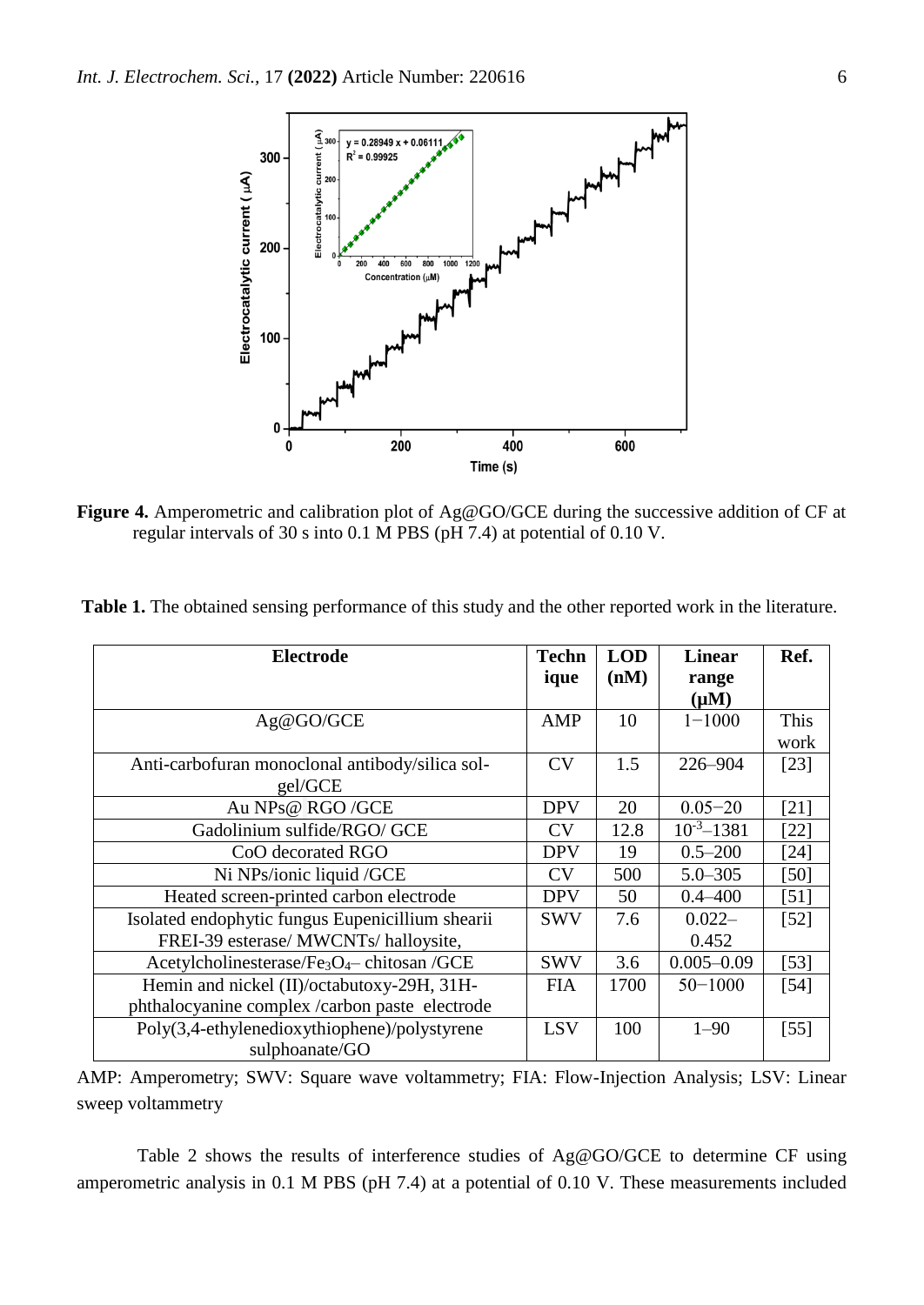investigation of the amperometric response of the proposed electrode to determination of CF and a 5 fold of the most commonly found compounds in real samples of fruits and vegetables [\[24,](#page-9-22) [56,](#page-10-13) [57\]](#page-10-14). Findings illustrates that the sensor's response to CF is significantly more than that interfering substances, and the negligible response is observed to additional interference compounds, indicating that the substances presented in Table 2 do not interfere with CF determination. Thus, the present sensor could be used for the rapid and selective detection of CF.

**Table 2.** Results of study the interfering effect of most commonly found compounds in real samples of fruits and vegetables on the amperometric determination of CF using Ag@GO/GCE at potential of 0.10 V under in 0.1 M PBS (pH 7.4).

| <b>Substance</b>              | Added $(\mu M)$ | Amperometric signal $(\mu A)$ | RSD(%)       |
|-------------------------------|-----------------|-------------------------------|--------------|
| CF                            | 1.00            | 0.29                          | ±0.0373      |
| Ascorbic acid                 | 5.00            | 0.03                          | ±0.0081      |
| Leucine                       | 5.00            | 0.04                          | ±0.0021      |
| $\overline{3}$ -              | 5.00            | 0.04                          | ±0.0018      |
| hydroxycartbofuran            |                 |                               |              |
| Xanthine                      | 5.00            | 0.05                          | ±0.0029      |
| Hydroquinone                  | 5.00            | 0.01                          | ±0.0014      |
| Tartrate                      | 5.00            | 0.02                          | ±0.0013      |
| Glucose                       | 5.00            | 0.01                          | ±0.0015      |
| Guanine                       | 5.00            | 0.03                          | ±0.0008      |
| Catechol                      | 5.00            | 0.01                          | ±0.0019      |
| Caffeine                      | 5.00            | 0.03                          | ±0.0112      |
| Glycine                       | 5.00            | 0.05                          | ±0.0038      |
| Bicarbonate                   | 5.00            | 0.02                          | ±0.0045      |
| Carbaryl                      | 5.00            | 0.07                          | ±0.0037      |
| Tartrate                      | 5.00            | 0.02                          | ±0.0011      |
| Methiocarb                    | 5.00            | 0.02                          | ±0.0016      |
| $\overline{\text{Ca}^{2+}}$   | 5.00            | 0.02                          | ±0.0027      |
| $\overline{\mathrm{Cu}^{2+}}$ | 5.00            | 0.03                          | ±0.0029      |
| $K+$                          | 5.00            | 0.02                          | ±0.0070      |
| $Na+$                         | 5.00            | 0.01                          | $\pm 0.0037$ |
| $\underline{SO_4}^{2-}$       | 5.00            | 0.03                          | ±0.0011      |
| $\overline{\text{Mg}^{2+}}$   | 5.00            | 0.02                          | ±0.0013      |
| $\overline{Al}^{3+}$          | 5.00            | 0.03                          | $\pm 0.0022$ |
| $Zn^{2+}$                     | 5.00            | 0.01                          | ±0.0019      |
| CO <sup>2</sup>               | 5.00            | 0.02                          | $\pm 0.0033$ |
| $\mathrm{NO}^-$               | 5.00            | 0.03                          | ±0.0073      |
| $SO^{2-}$                     | 5.00            | 0.02                          | ±0.0009      |
| $\mathbf{F}^\text{-}$         | 5.00            | 0.04                          | ±0.0011      |
| $Cl^{-}$                      | 5.00            | 0.07                          | $\pm 0.0055$ |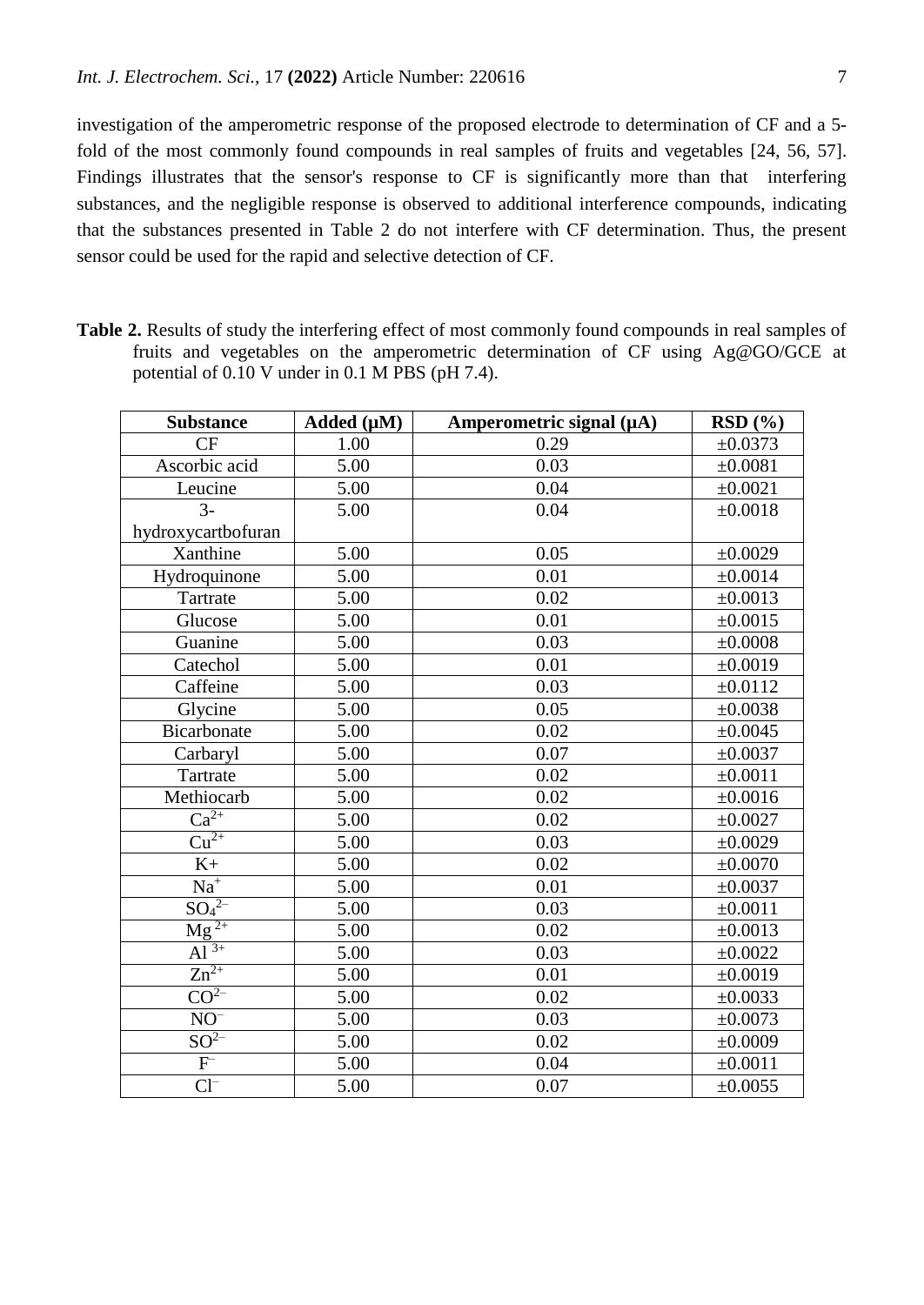#### *3.3. Analysis of real samples*

Using an amperometric approach at a potential of 0.10 V in prepared 0.1 M PBS (pH 7.4) and real samples of celeries and lettuces, the practical capacity of Ag@GO/GCE to detect CF in prepared genuine samples of celeries and lettuces was assessed. Figures 6a and 6b illustrate amperometric measurements and corresponding calibration plots of genuine samples of celeries and lettuces in prepared 0.1 M PBS with progressive additions of CF solutions, respectively. The CF concentration in prepared 0.1 M PBS with genuine samples of celery and lettuce is 1.03  $\mu$ M and 1.02  $\mu$ M, respectively, as seen in the calibration graphs in Figures 6a and 6b, meaning that the CF content in pure real samples of celeries and lettuces is 2.06 µM and 2.04 µM, respectively. These concentrations are quite close to the first CF solution concentration sprayed on samples during the preparation process. As a result, the CF levels in the celery and lettuce samples were assessed to be 0.06µM and 0.04µM, respectively. The obtained recovery (95.66% to 97.60% for celeries and 93.00% to 99.00% for lettuce samples) and RSD (3.21% to 4.44% for celeries and 2.33% to 4.19% for lettuce samples) indicate that the Ag@GO/GCE has excellent CF determination accuracy in vegetables, as shown in Table 3.



**Figure 6.** Amperometric measurements and related calibration plots of Ag@GO/GCE to addition of CF solution at potential of  $0.10$  V in prepared  $0.1$  M PBS (pH 7.4) with real samples of (a) celeries and (b) lettuces.

**Table 3.** Analytical findings of determination of CF in the celeries and lettuces samples

| <b>Sample</b> | $added(\mu M)$ | Found $(\mu M)$ | Recovery( <sub>0</sub> ) | $RSD(\%)$ |
|---------------|----------------|-----------------|--------------------------|-----------|
| Celery        | 1.00           | 0.96            | 96.00                    | 3.21      |
|               | 2.00           | 1.95            | 97.50                    | 2.39      |
|               | 3.00           | 2.87            | 95.66                    | 4.22      |
|               | 4.00           | 3.90            | 97.50                    | 4.44      |
|               | 5.00           | 4.88            | 97.60                    | 3.87      |
| Lettuce       | 1.00           | 0.93            | 93.00                    | 2.33      |
|               | 2.00           | 1.90            | 95.00                    | 2.79      |
|               | 3.00           | 2.97            | 99.00                    | 3.41      |
|               | 4.00           | 3.89            | 97.25                    | 4.19      |
|               | 5.00           | 4.92            | 98.40                    | 3.79      |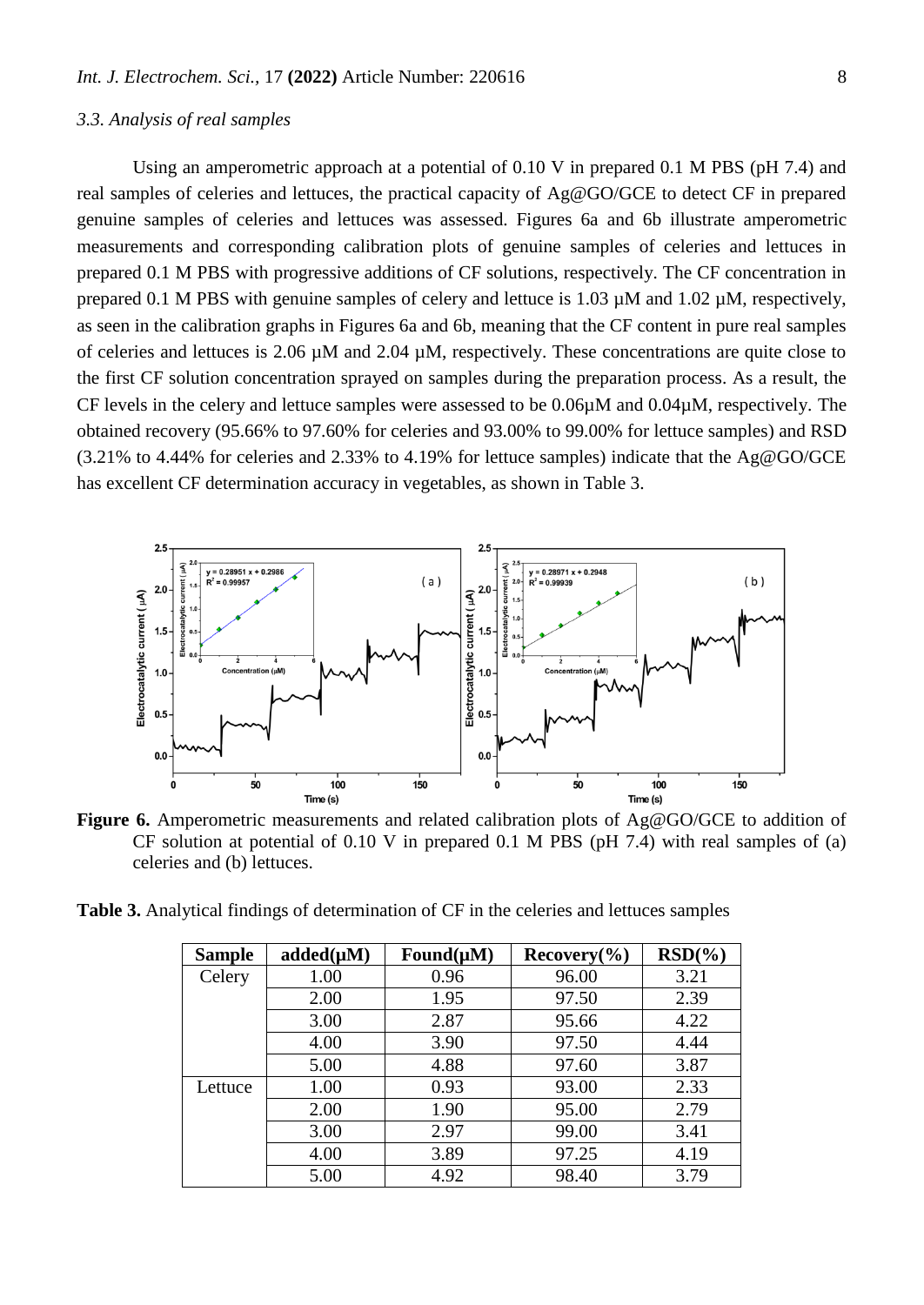## **4. CONCLUSION**

The measurement of CF in vegetable samples was proposed in this work using an effective surface design based on Ag@GO/GCE as an electrochemical sensor. According to the results of surface morphology and crystal structure research, the porous morphology of the Ag@GO nanocomposite was generated on the GCE surface by adorning the pure crystalline nature of Ag NPs on the surface of GO sheets. According to electrochemical experiments, the proposed electrode can be employed as a comparable or better sensor than existing reported CF sensors for selective CF detection among the most frequently observed chemicals in real samples of fruits and vegetables. The modified electrode can detect CF in a wide detection range of 1 to 1000  $\mu$ M, with a lower detection limit of 10 nM, according to the results. Furthermore, the Ag@GO/GCE was used to determine CF in real samples of celery and lettuce, and it demonstrated efficient sensing ability. The RSD (3.21 to 4.44 percent for celeries and 2.33 to 4.19 percent for lettuce samples) and recovery (95.66 to 97.60 percent for celeries and 93.00 to 99.00 percent for lettuce samples) values obtained using the standard addition technique demonstrated that the Ag@GO/GCE has excellent accuracy for CF determination in vegetables.

## **References**

- <span id="page-8-0"></span>1. X. Tang, J. Wu, W. Wu, Z. Zhang, W. Zhang, Q. Zhang, W. Zhang, X. Chen and P. Li, *Analytical chemistry*, 92 (2020) 3563.
- 2. W. Liu, Y. Zheng, Z. Wang, Z. Wang, J. Yang, M. Chen, M. Qi, S. Ur Rehman, P.P. Shum and L. Zhu, *Advanced Materials Interfaces*, 8 (2021) 2001978.
- 3. X. Wu, C. Li, Z. Zhou, X. Nie, Y. Chen, Y. Zhang, H. Cao, B. Liu, N. Zhang and Z. Said, *The International Journal of Advanced Manufacturing Technology*, 117 (2021) 2565.
- <span id="page-8-1"></span>4. R. Dobšíková, *Plant Protection Science*, 39 (2003) 103.
- 5. H. Zhu, J. Zhu, Z. Zhang and R. Zhao, *The Journal of Physical Chemistry C*, 125 (2021) 26542.
- 6. T. Gao, C. Li, Y. Wang, X. Liu, Q. An, H.N. Li, Y. Zhang, H. Cao, B. Liu and D. Wang, *Composite Structures*, 286 (2022) 115232.
- <span id="page-8-2"></span>7. R.C. Gupta, *Journal of Toxicology and Environmental Health, Part A Current Issues*, 43 (1994) 383.
- <span id="page-8-3"></span>8. T. Ishigami, K. Amano, A. Fujii, Y. Ohmukai, E. Kamio, T. Maruyama and H. Matsuyama, *Separation and purification technology*, 99 (2012) 1.
- <span id="page-8-4"></span>9. Z. Zhang, Y. Lou, C. Guo, Q. Jia, Y. Song, J.-Y. Tian, S. Zhang, M. Wang, L. He and M. Du, *Trends in Food Science & Technology*, 118 (2021) 569.
- <span id="page-8-5"></span>10. N.I.M. Ruzaidy and A. Amid, *Science Heritage Journal (GWS)*, 4 (2020) 1.
- <span id="page-8-6"></span>11. J.K. Gupta and S. Gupta, *Acta Informatica Malaysia*, 3 (2019) 4.
- <span id="page-8-7"></span>12. H. Li, Y. Zhang, C. Li, Z. Zhou, X. Nie, Y. Chen, H. Cao, B. Liu, N. Zhang and Z. Said, *The International Journal of Advanced Manufacturing Technology*, (2022) 1.
- <span id="page-8-8"></span>13. M. Nazeer, F. Hussain, M.I. Khan, E.R. El-Zahar, Y.-M. Chu and M. Malik, *Applied Mathematics and Computation*, 420 (2022) 126868.
- <span id="page-8-9"></span>14. H. Karimi-Maleh, C. Karaman, O. Karaman, F. Karimi, Y. Vasseghian, L. Fu, M. Baghayeri, J. Rouhi, P. Senthil Kumar and P.-L. Show, *Journal of Nanostructure in Chemistry*, (2022) 1.
- <span id="page-8-10"></span>15. J. Yang, H. Wang, Y. Jiang, Y. Sun, K. Pan, H. Lei, Q. Wu, Y. Shen, Z. Xiao and Z. Xu, *Molecules*, 13 (2008) 871.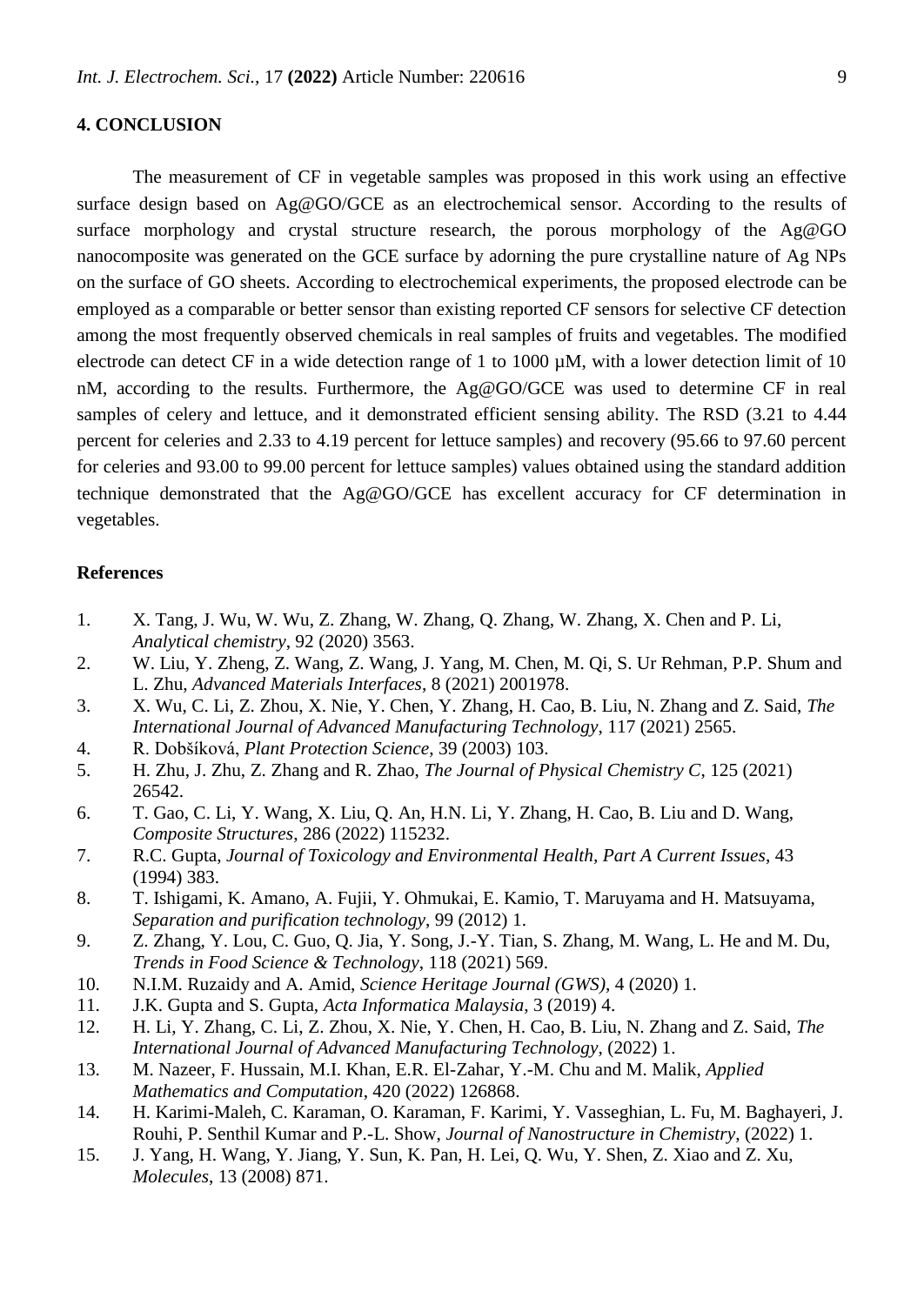- <span id="page-9-0"></span>16. A. Abad, M.a.J. Moreno, R. Pelegrí, M.a.I. Martínez, A. Sáez, M. Gamón and A. Montoya, *Journal of Chromatography A*, 833 (1999) 3.
- <span id="page-9-1"></span>17. N.L. Pacioni and A.V. Veglia, *Analytica Chimica Acta*, 488 (2003) 193.
- <span id="page-9-2"></span>18. B.C. Leppert, J.C. Markle, R.C. Helt and G.H. Fujie, *Journal of agricultural and food chemistry*, 31 (1983) 220.
- <span id="page-9-3"></span>19. A. Detomaso, G. Mascolo and A. Lopez, *Rapid Communications in Mass Spectrometry: An International Journal Devoted to the Rapid Dissemination of Up-to-the-Minute Research in Mass Spectrometry*, 19 (2005) 2193.
- <span id="page-9-4"></span>20. J.R. Rangaswamy, Y.N. VijayaShankar and S.R. Prakash, *Journal of the Association of Official Analytical Chemists*, 59 (1976) 1276.
- <span id="page-9-5"></span>21. X. Tan, Q. Hu, J. Wu, X. Li, P. Li, H. Yu, X. Li and F. Lei, *Sensors and Actuators B: Chemical*, 220 (2015) 216.
- <span id="page-9-21"></span>22. V. Mariyappan, M. Keerthi and S.-M. Chen, *Journal of Agricultural and Food Chemistry*, 69 (2021) 2679.
- <span id="page-9-20"></span>23. X. Sun, S. Du, X. Wang, W. Zhao and Q. Li, *Sensors*, 11 (2011) 9520.
- <span id="page-9-22"></span>24. M. Wang, J. Huang, M. Wang, D. Zhang and J. Chen, *Food chemistry*, 151 (2014) 191.
- 25. Y. Yang, Y. Zhou, Y. Liang and R. Wu, *International Journal of Electrochemical Science*, 16 (2021) 210616.
- 26. M. Pohanka, J. Fusek, V. Adam and R. Kizek, *International Journal of Electrochemical Science*, 8 (2013) 71.
- <span id="page-9-6"></span>27. P. Rameshkumar, N. Yusoff, H.N. Ming and M.S. Sajab, *Ceramics International*, 42 (2016) 18813.
- <span id="page-9-7"></span>28. A.M. Golsheikh, N. Huang, H. Lim and R. Zakaria, *Rsc Advances*, 4 (2014) 36401.
- <span id="page-9-8"></span>29. L. Ge, S. Wang, J. Yu, N. Li, S. Ge and M. Yan, *Advanced Functional Materials*, 23 (2013) 3115.
- <span id="page-9-9"></span>30. N.M. Mohamed, R. Bashiri, F.K. Chong, S. Sufian and S. Kakooei, *international journal of hydrogen energy*, 40 (2015) 14031.
- <span id="page-9-10"></span>31. S. Khorrami, Z. Abdollahi, G. Eshaghi, A. Khosravi, E. Bidram and A. Zarrabi, *Scientific Reports*, 9 (2019) 9167.
- <span id="page-9-11"></span>32. H. Maleh, M. Alizadeh, F. Karimi, M. Baghayeri, L. Fu, J. Rouhi, C. Karaman, O. Karaman and R. Boukherroub, *Chemosphere*, (2021) 132928.
- <span id="page-9-12"></span>33. A.R. Ridzuan, S. Ibrahim, S. Karman, M.S. Ab Karim, W.S.W.K. Zaman and C.C. Khuen, *International Journal of Electrochemical Science*, 16 (2021) 210557.
- <span id="page-9-13"></span>34. M.M. Abudabbus, I. Jevremović, K. Nešović, A. Perić-Grujić, K.Y. Rhee and V. Mišković-Stanković, *Composites Part B: Engineering*, 140 (2018) 99.
- <span id="page-9-14"></span>35. T.H. Zhao, M.I. Khan and Y.M. Chu, *Mathematical Methods in the Applied Sciences*, (2021) 1.
- <span id="page-9-15"></span>36. C.M. Miyazaki, A.M. Adriano, R.J. Rubira, C.J. Constantino and M. Ferreira, *Journal of Environmental Chemical Engineering*, 8 (2020) 104294.
- 37. A.N. Solomonenko, E.V. Dorozhko, J. Barek, E.I. Korotkova, V. Vyskocil and A.V. Shabalina, *Journal of Electroanalytical Chemistry*, 900 (2021) 115692.
- 38. N. Naderi, M. Hashim, J. Rouhi and H. Mahmodi, *Materials science in semiconductor processing*, 16 (2013) 542.
- <span id="page-9-16"></span>39. J. Li, J. Liu, G. Tan, J. Jiang, S. Peng, M. Deng, D. Qian, Y. Feng and Y. Liu, *Biosensors and Bioelectronics*, 54 (2014) 468.
- <span id="page-9-17"></span>40. H. Li, Y. Zhang, C. Li, Z. Zhou, X. Nie, Y. Chen, H. Cao, B. Liu, N. Zhang and Z. Said, *Korean Journal of Chemical Engineering*, (2022) 1.
- <span id="page-9-18"></span>41. S. Alipoori, M. Torkzadeh, M.M. Moghadam, S. Mazinani, S.H. Aboutalebi and F. Sharif, *Polymer*, 184 (2019) 121908.
- <span id="page-9-19"></span>42. Y.-M. Chu, U. Nazir, M. Sohail, M.M. Selim and J.-R. Lee, *Fractal and Fractional*, 5 (2021) 119.